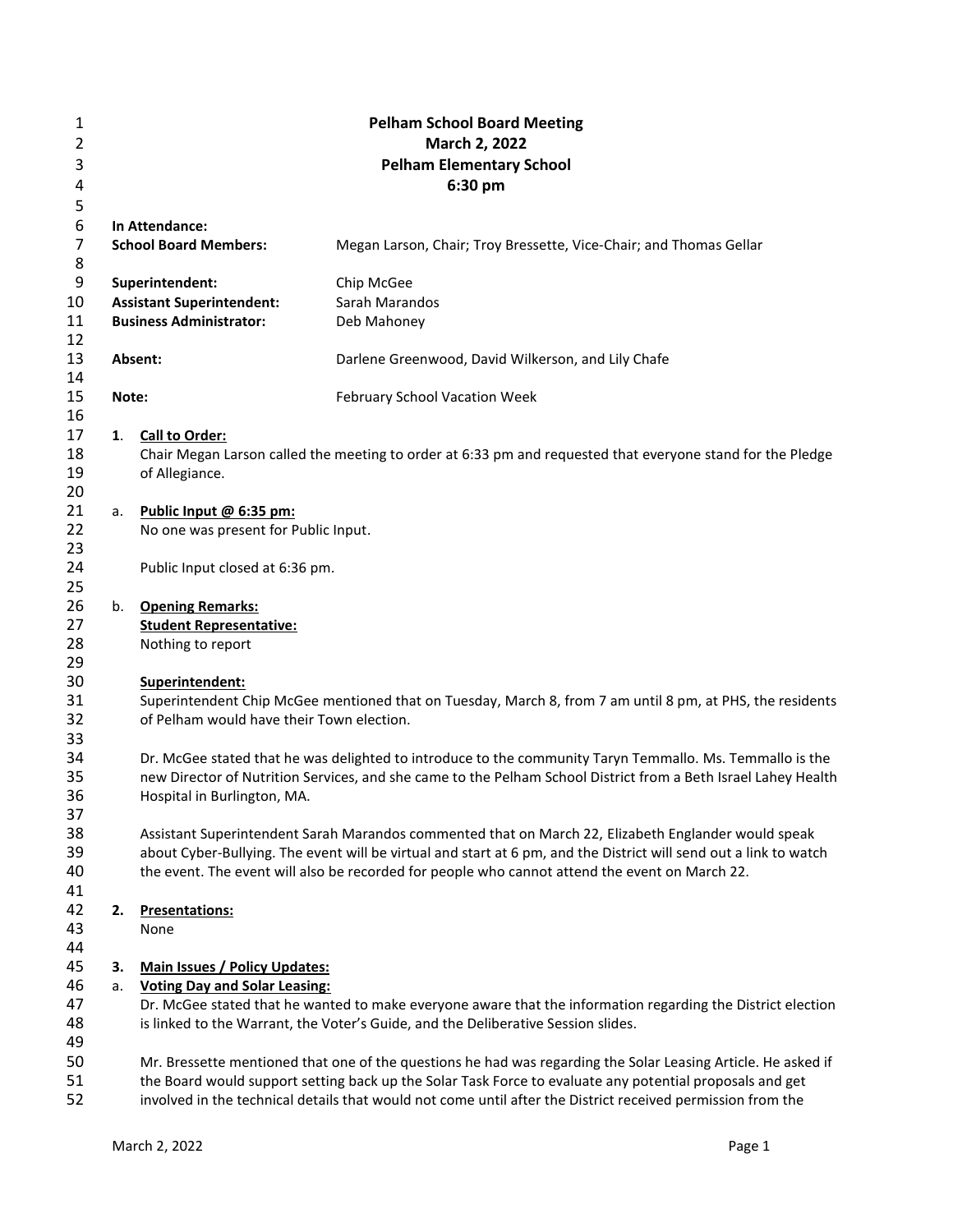- voters to lease the School District's property for this purpose. Mr. Bressette said the composition of the Solar Task Force would be similar to the previous Solar Task Force. Dr. McGee noted that he would be delighted to have a Task Force with the same expertise as the original Solar Task Force.
- Mr. Gellar asked what would be the charge of the Task Force. Mr. Bressette commented that the Task Force would have some involvement in evaluating the request for proposals (RFPs) or requests for qualifications (RFQs). Business Administrator Deb Mahoney stated that the Solar Task Force would gather questions and put the questions into the RFP. The Task Force would then put together a proposal to present to the School Board.
- The Board agreed to be cautious, but if Article Three Solar Leasing passes, the Board will commit to reestablishing the Solar Task Force.

# b. **Pelham Memorial School Building Project:**

- Superintendent Chip McGee reviewed the PMS Building Project details and commented on the crane moving steel. The steel for the gymnasium is going up and provides a scale of the size of the gymnasium. The District has switched over to a new transformer and it is in a temporary location.
- Dr. McGee thanked the Building Committee for providing a lot of guidance and feedback regarding how to make sure the renovation is back on track budget-wise. He mentioned that some of the changes made to get renovation back on track budget-wise were:

# **Accepted VE Items:**

- i. Reduction curtain wall and storefront windows
- 76 ii. Elimination of the divider curtain at the gymnasium
- 77 iii. Reuse of gymnasium scoreboard
- iv. Change in the type of acoustical treatment
- Mr. Bressette commented that one of the commitments that the School Board reiterated all along was that 81 they do not want to compromise quality or the longevity of materials or the intended effectiveness of the materials provided. He asked if there was any compromise regarding the acoustical treatment, and Dr. McGee 83 stated that no compromise was made; it is a different application.
- 

- 85 Ms. Larson commented that she has heard people say the project is over budget, and she noted that the 86 project has a guaranteed maximum price that the project cannot exceed. Ms. Larson stressed that decisions have to be made regarding the supplies and cost, similar to what happened with PHS.
- 89 Mr. Gellar asked if it was the last meeting that he asked about the cost overrun and if that information would be available. Dr. McGee stated that BP&S had accepted bids from major subcontractors, but they are waiting 91 for the subcontractors to inform them where they expect something to cost more than it needs to be. They are working on getting the cost information to the School Board.

### c. **Draft 2022-2023 School Calendar:**

- Superintendent Chip McGee stated that the school calendar for 2022 2023 is the second read, and he took the feedback from the School Board. Dr. McGee noted that he included the Pinkerton Academy school calendar for 2022 – 2023, and proposed to switch the Wednesday, April 5 early release to Friday, April 7. He noted that if the proposed change were made, the Pelham School District school calendar and Pinkerton Academy's school calendar for that week would not be the same.
- 

- Mr. Bressette expressed his appreciation to Dr. McGee for making the proposed change. He added that Dr. McGee had struck a good balance regarding the school calendar for 2022 – 2023.
- 
- Mr. Bressette made a motion to approve the 2022 2023 school calendar, as presented; Mr. Gellar seconded the motion. The motion passed (3-0-0).

March 2, 2022 **Page 2**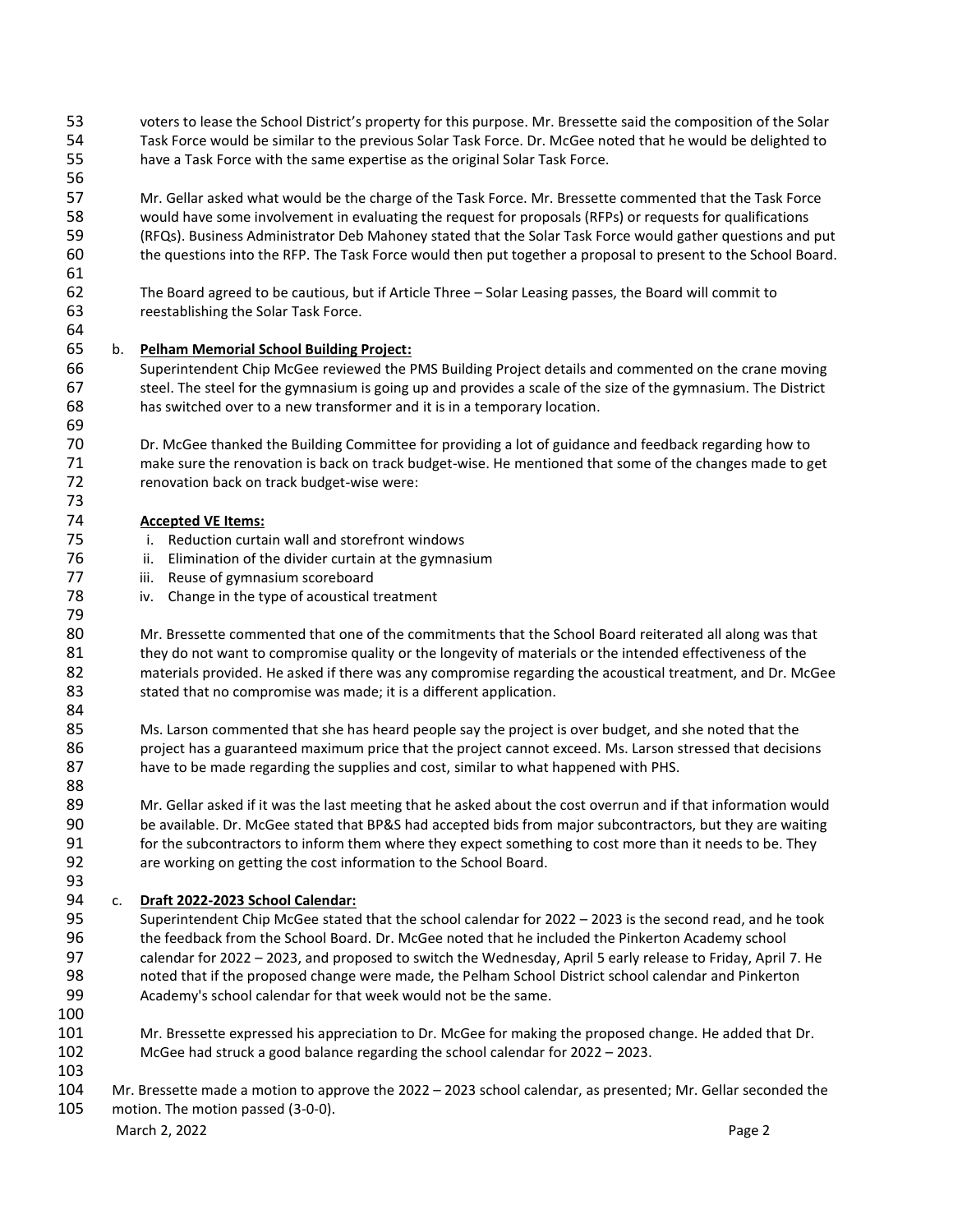| 106 |    |                                                                                                               |
|-----|----|---------------------------------------------------------------------------------------------------------------|
| 107 | d. | <b>Pandemic Response:</b>                                                                                     |
| 108 |    | <b>Key Takeaways Regarding the Pandemic</b>                                                                   |
| 109 |    | Superintendent Chip McGee commented on the key takeaways of the pandemic.                                     |
| 110 |    | a. The Pelham School District remains fully open to students.                                                 |
| 111 |    | b. The level of community transmission remains 'Substantial' but has decreased since February 16.             |
| 112 |    | c. The level of school impact remains 'low.'                                                                  |
| 113 |    | d. Masks and distancing are optional throughout the District. Starting on Monday, March 7, this will include  |
| 114 |    | school buses.                                                                                                 |
| 115 |    | e. Students and staff wishing to return after only five days from isolation or quarantine will be required to |
| 116 |    | wear a mask for an additional five days.                                                                      |
| 117 |    | f. The School District will accept at-home rapid tests for Covid-19, starting on Monday, March 7.             |
| 118 |    |                                                                                                               |
| 119 |    | i. Hillsborough County                                                                                        |
| 120 |    | The Covid-19 PCR test positivity as a 7-day average was 7.1% (Moderate) on February 16 and was 5.4%           |
| 121 |    | (Moderate) on March 2. The number of new infections per 100,000 population for the prior 14 days was 474      |
| 122 |    | (Substantial) on February 16 and was 267 (Substantial) on March 2.                                            |
| 123 |    |                                                                                                               |
| 124 |    | <b>Town of Pelham</b><br>ii.                                                                                  |
| 125 |    | The Covid-19 PCR test positivity as a 7-day average was 7.1% (Minimal) on February 16 and was 5.2%            |
| 126 |    | (Substantial) on March 2. The number of new infections per 100,000 population for the prior 14 days was 467   |
| 127 |    | (Substantial) on February 16 and was 247 (Substantial) on March 2. 247 equates to 35 people in Pelham with    |
| 128 |    | new positive cases of Covid-19.                                                                               |
| 129 |    |                                                                                                               |
| 130 |    | <b>Level of School Impact</b><br>iii.                                                                         |
| 131 |    | The level of school impact has three measures: Transmission within Schools, Student Absenteeism, and Staff    |
| 132 |    | Capacity.                                                                                                     |
| 133 |    |                                                                                                               |
| 134 |    | <b>Transmission Within Schools</b><br>a.                                                                      |
| 135 |    | Dr. McGee mentioned that the transmission within schools has no new data on March 2.                          |
| 136 |    |                                                                                                               |
| 137 |    | <b>Student Absenteeism</b><br>b.                                                                              |
| 138 |    | Dr. McGee noted that the level of student absenteeism was 5.0% (Low) on February 16, and there is no new      |
| 139 |    | data on March 2.                                                                                              |
| 140 |    |                                                                                                               |
| 141 |    | <b>Staff Capacity</b><br>c.                                                                                   |
| 142 |    | Dr. McGee commented that there is no new data regarding the percentage of certified educators absent from     |
| 143 |    | school, and the staff capacity also has no new data.                                                          |
| 144 |    |                                                                                                               |
| 145 |    |                                                                                                               |
| 146 |    | The Big Seven<br>iv.                                                                                          |
| 147 |    | The District will continue to follow the big seven mitigation steps:<br>Masks                                 |
|     |    | а.                                                                                                            |
| 148 |    | Distancing<br>b.                                                                                              |
| 149 |    | <b>Hand Sanitation</b><br>c.                                                                                  |
| 150 |    | Screening<br>d.                                                                                               |
| 151 |    | Ventilation<br>e.                                                                                             |
| 152 |    | f.<br>Vaccines                                                                                                |
| 153 |    | <b>PCR Testing</b><br>g.                                                                                      |
| 154 |    |                                                                                                               |
| 155 |    | Dr. McGee said that the Level of School Impact is 'low' and the Level of Community Transmission is            |
| 156 |    | 'Substantial.' The decision grid recommends "Emphasis on Pelham Data."                                        |
| 157 |    |                                                                                                               |
| 158 |    |                                                                                                               |
|     |    | March 2, 2022<br>Page 3                                                                                       |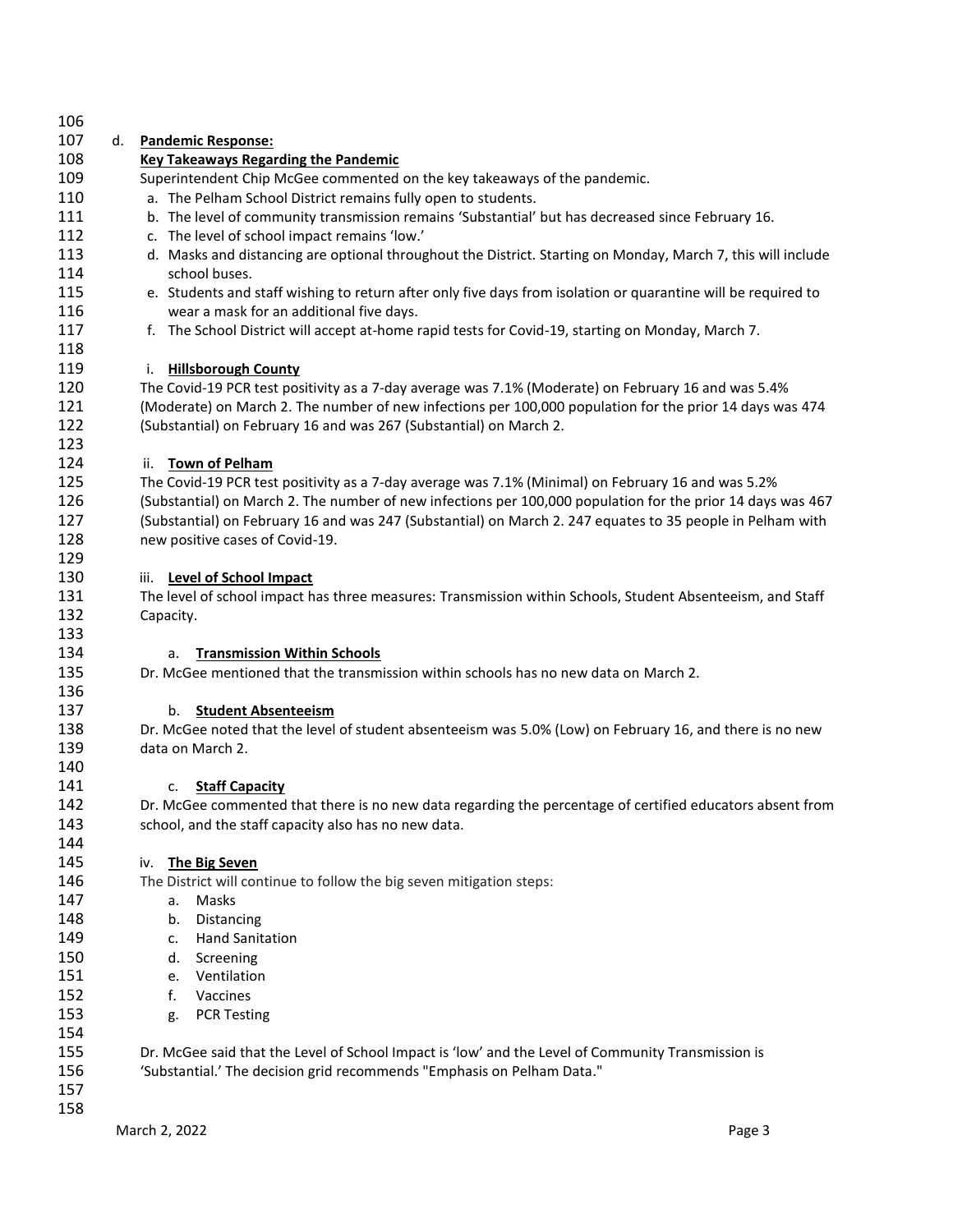## e. **Audit Questions:**

 Business Administrator Deb Mahoney commented that this was a follow-up to the January 5 School Board meeting. She noted that there was a question regarding the negative net position that the District ended the 162 year in. Ms. Mahoney mentioned that Ms. Larson correctly pointed out, during the January 5 meeting, that the approved liability from the retirement had increased and caused the negative net position.

 Ms. Mahoney stated that there was an increase in the assets, but there was also a significant increase in the liability. She added that NH Retirement calculates the District's approved liability. Under Government Account Standards Board Statement 45 (GASB-45), the auditors are required to include this information in the School District's financials.

 Ms. Mahoney mentioned that the liability showed a significant increase when the auditors posted the number. The auditors informed the District that many of the surrounding Districts that they audited had resulted in a negative net position. She added that in 2017 the District saw a negative net position, which was caused by the Government Account Standards Board (GASB) change.

 Ms. Mahoney stated that the assets would continue to increase as the project completion comes to fruition. The net position will adjust as long as the liability does not rise higher than the assets.

 Ms. Mahoney commented that the Board had talked about putting out an RFP for other auditing firms. Ms. Mahoney mentioned that she had looked into other auditing firms and asked for options. The one concern she had was regarding the amount of time a new firm would need to get ready for the next audit. She stated that 181 the Town of Salem and the City of Manchester chose to keep the same auditing firms but switch partners and managers. The benefit is that the School District would have a different set of eyes performing the audit but 183 still have the information from previous audits.

 Ms. Mahoney proposed that the School District continue to use Plodzik and Sanderson, P.A. for the upcoming 186 school year ending. The District could request a switch of the partner and manager for the audit.

 Mr. Bressette asked if there was any consequence for having a net negative position and if there is any action the Board should consider. Ms. Mahoney stated that there is no action that she would recommend. Mr. Bressette then asked if there were any consequences of delaying the audit of the records if the School District 191 put an RFP out for bid. Ms. Mahoney said that the District would receive interest from about four auditing firms with about five auditors each. The issue would be the resources available to the agencies to meet the School District's timeline. She noted that if the audit firms were unable to meet the deadlines, the School District would have to request an extension from the State of New Hampshire for the Draft Audit Reports.

 Ms. Larson stated that she was not in favor of an RFP this year because accounting firms similar to other companies are stretched thin personnel-wise. She added that a new auditing firm would not have an established relationship with the Pelham School District. Mr. Gellar agreed with Ms. Larson.

### f. **Request to Reallocate Stipend Funds:**

 Superintendent Chip McGee commented that the stipends are covered under the Collective Bargaining Agreement, and the CBA has specific language that prohibits the transfer of stipends unless they are brought to the School Board and the PEA. Dr. McGee mentioned that this is the beginning of the reopening of activities at PES.

i. **Recorder Club Stipend**

 Dr. McGee stated that PES Music Teacher Erin Weigler has a stipend for a Recorder Club but does not have enough participation in the club. Ms. Weigler wants to expand what she provides to the PES band by shifting the funds from the Recorder Club to an additional Band Stipend.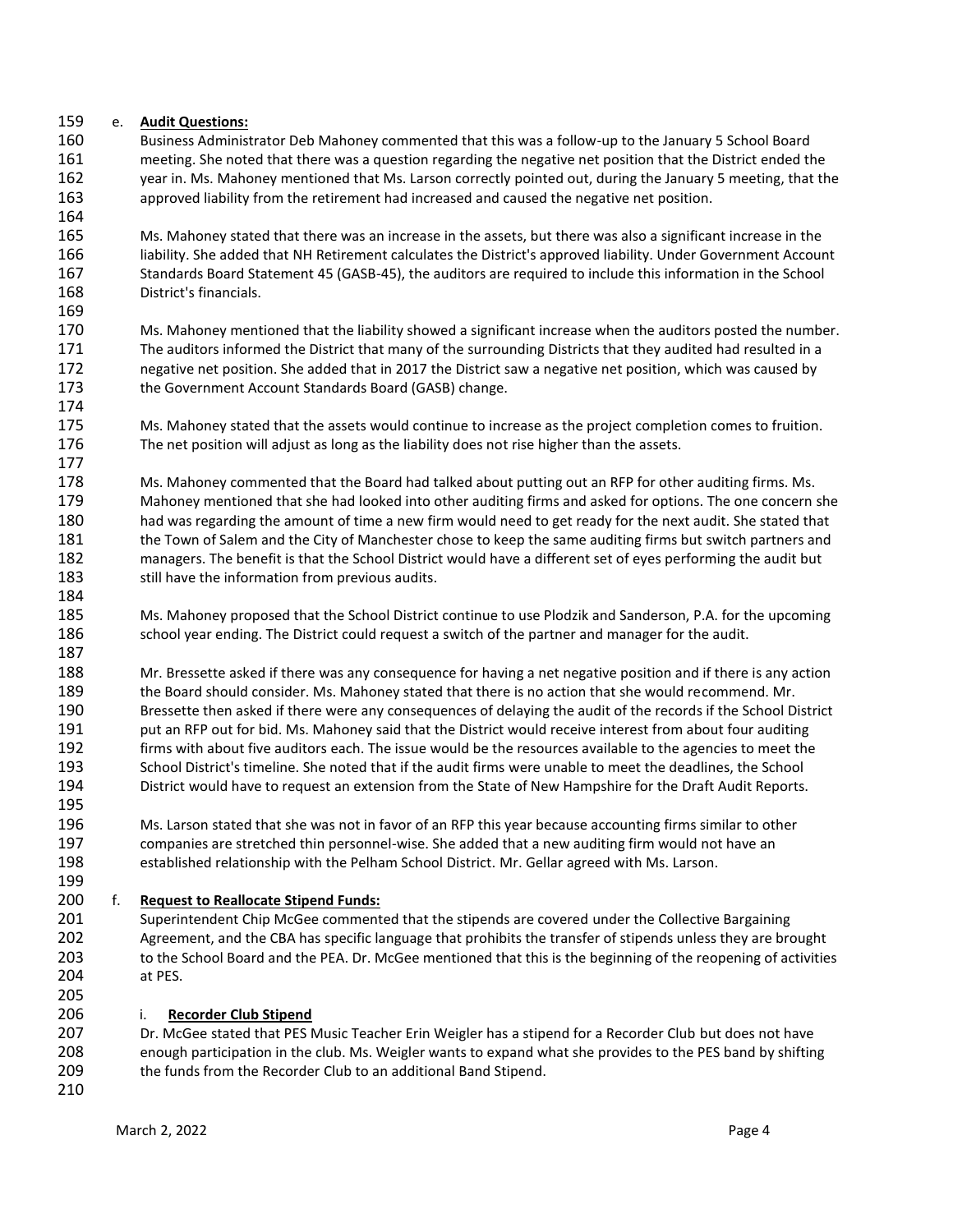| 211<br>212 | Dr. McGee stressed that the transfer of funds does not affect who receives the funds but allows the District to<br>expand its scope with the PES band. |                                                                                                            |                                                                                                                  |        |  |  |
|------------|--------------------------------------------------------------------------------------------------------------------------------------------------------|------------------------------------------------------------------------------------------------------------|------------------------------------------------------------------------------------------------------------------|--------|--|--|
| 213        |                                                                                                                                                        |                                                                                                            |                                                                                                                  |        |  |  |
| 214        | ii.                                                                                                                                                    |                                                                                                            | <b>Girls on the Run Program</b>                                                                                  |        |  |  |
| 215        |                                                                                                                                                        | Dr. McGee mentioned that 33 girls are interested in getting involved with Girls on the Run. The plan is to |                                                                                                                  |        |  |  |
| 216        |                                                                                                                                                        |                                                                                                            | reallocate funds from the Volleyball Club and the Soccer Club to create a stipend to hire three or four coaches  |        |  |  |
| 217        |                                                                                                                                                        |                                                                                                            | for Girls on the Run. If the reallocation of funds were not done, the funds for the Volleyball Club and the      |        |  |  |
| 218        |                                                                                                                                                        |                                                                                                            |                                                                                                                  |        |  |  |
|            |                                                                                                                                                        |                                                                                                            | Soccer Club would go unspent.                                                                                    |        |  |  |
| 219        |                                                                                                                                                        |                                                                                                            |                                                                                                                  |        |  |  |
| 220        |                                                                                                                                                        |                                                                                                            | Mr. Bressette commented that he appreciated the proposal and how the District is working within the existing     |        |  |  |
| 221        |                                                                                                                                                        |                                                                                                            | framework of the approved budget.                                                                                |        |  |  |
| 222        |                                                                                                                                                        |                                                                                                            |                                                                                                                  |        |  |  |
| 223        |                                                                                                                                                        |                                                                                                            | Mr. Bressette made a motion to reallocate the stipends, as presented; Mr. Gellar seconded the motion. The        |        |  |  |
| 224        |                                                                                                                                                        |                                                                                                            | motion passed (3-0-0).                                                                                           |        |  |  |
| 225        |                                                                                                                                                        |                                                                                                            |                                                                                                                  |        |  |  |
| 226        | g.                                                                                                                                                     |                                                                                                            | <b>Policy Reviews:</b>                                                                                           |        |  |  |
| 227        |                                                                                                                                                        |                                                                                                            | The Board reviewed the policies listed below.                                                                    |        |  |  |
| 228        |                                                                                                                                                        |                                                                                                            |                                                                                                                  |        |  |  |
| 229        | i.                                                                                                                                                     |                                                                                                            | <b>First Reading</b>                                                                                             |        |  |  |
| 230        |                                                                                                                                                        |                                                                                                            | a. JHC - Student Early Release Precautions (Revised based on Board feedback)                                     |        |  |  |
| 231        |                                                                                                                                                        |                                                                                                            | Ms. Larson mentioned that the first paragraph needs to be clarified and read similar to rule four. The           |        |  |  |
| 232        |                                                                                                                                                        |                                                                                                            | Board agreed that the edit would be made.                                                                        |        |  |  |
| 233        |                                                                                                                                                        |                                                                                                            | b. JFABE - Education of Children in Foster Care (New Policy)                                                     |        |  |  |
| 234        |                                                                                                                                                        | c.                                                                                                         | JFABD - Education of Homeless Children and Unaccompanied Youth                                                   |        |  |  |
| 235        |                                                                                                                                                        |                                                                                                            | d. JICG - Tobacco Products Ban (to rescind)                                                                      |        |  |  |
| 236        |                                                                                                                                                        |                                                                                                            | i. ADC - Tobacco-Products-Ban (for reference)                                                                    |        |  |  |
| 237        |                                                                                                                                                        |                                                                                                            | e. JICH - Drug and Alcohol Use by Students                                                                       |        |  |  |
|            |                                                                                                                                                        |                                                                                                            |                                                                                                                  |        |  |  |
| 238        |                                                                                                                                                        | f.                                                                                                         | JICJ - Unauthorized Communication Devices (rescind)                                                              |        |  |  |
| 239        |                                                                                                                                                        |                                                                                                            | i. JICL - Responsible Use of Technology (for reference)                                                          |        |  |  |
| 240        |                                                                                                                                                        |                                                                                                            | ii. JICL-R - Technology Responsible Use Agreement (for reference)                                                |        |  |  |
| 241        |                                                                                                                                                        |                                                                                                            | iii. EEAA - Video and Audio Surveillance on School Property (for reference)                                      |        |  |  |
| 242        |                                                                                                                                                        | g.                                                                                                         | JICC - District Policy                                                                                           |        |  |  |
| 243        |                                                                                                                                                        |                                                                                                            | The Board discussed the sentence, 'that may warrant more immediate removal of privileges.' The                   |        |  |  |
| 244        |                                                                                                                                                        |                                                                                                            | Board agreed to remove the word 'more.'                                                                          |        |  |  |
| 245        |                                                                                                                                                        |                                                                                                            | i. JICC-R - Student Rules and Conduct on the School Bus (for reference)                                          |        |  |  |
| 246        |                                                                                                                                                        |                                                                                                            | ii. EEAEC - Student Conduct on School Buses (to rescind)                                                         |        |  |  |
| 247        |                                                                                                                                                        |                                                                                                            |                                                                                                                  |        |  |  |
| 248        | ii.                                                                                                                                                    |                                                                                                            | <b>Second Reading</b>                                                                                            |        |  |  |
| 249        |                                                                                                                                                        | a.                                                                                                         | JF - Enrollment (rescind)                                                                                        |        |  |  |
| 250        |                                                                                                                                                        |                                                                                                            | i. JEA - Compulsory Attendance Age (for reference)                                                               |        |  |  |
| 251        |                                                                                                                                                        |                                                                                                            | JEB - Age of Entrance (for reference)<br>ii.                                                                     |        |  |  |
| 252        |                                                                                                                                                        |                                                                                                            | IHBG - Home Education Instruction & Access to Curricular and Co-Curricular Programs (for<br>iii.                 |        |  |  |
| 253        |                                                                                                                                                        |                                                                                                            | reference)                                                                                                       |        |  |  |
| 254        |                                                                                                                                                        |                                                                                                            | iv. IHBH - Extended Learning Opportunities (for reference)                                                       |        |  |  |
| 255        |                                                                                                                                                        |                                                                                                            | b. JG - Assignment of Students to Classes and Grade Levels                                                       |        |  |  |
| 256        |                                                                                                                                                        |                                                                                                            |                                                                                                                  |        |  |  |
| 257        |                                                                                                                                                        |                                                                                                            | Mr. Bressette made a motion to rescind Policy JF - Enrollment; Mr. Gellar seconded the motion. The motion passed |        |  |  |
| 258        |                                                                                                                                                        |                                                                                                            |                                                                                                                  |        |  |  |
|            | $(3-0-0)$ .                                                                                                                                            |                                                                                                            |                                                                                                                  |        |  |  |
| 259        |                                                                                                                                                        |                                                                                                            |                                                                                                                  |        |  |  |
| 260        |                                                                                                                                                        |                                                                                                            | Mr. Bressette made a motion to approve Policy JG-Assignment of Students to Classes and Grade Levels; Mr. Gellar  |        |  |  |
| 261        |                                                                                                                                                        |                                                                                                            | seconded the motion. The motion passed (3-0-0).                                                                  |        |  |  |
| 262        |                                                                                                                                                        |                                                                                                            |                                                                                                                  |        |  |  |
| 263        |                                                                                                                                                        |                                                                                                            |                                                                                                                  |        |  |  |
|            | March 2, 2022                                                                                                                                          |                                                                                                            |                                                                                                                  | Page 5 |  |  |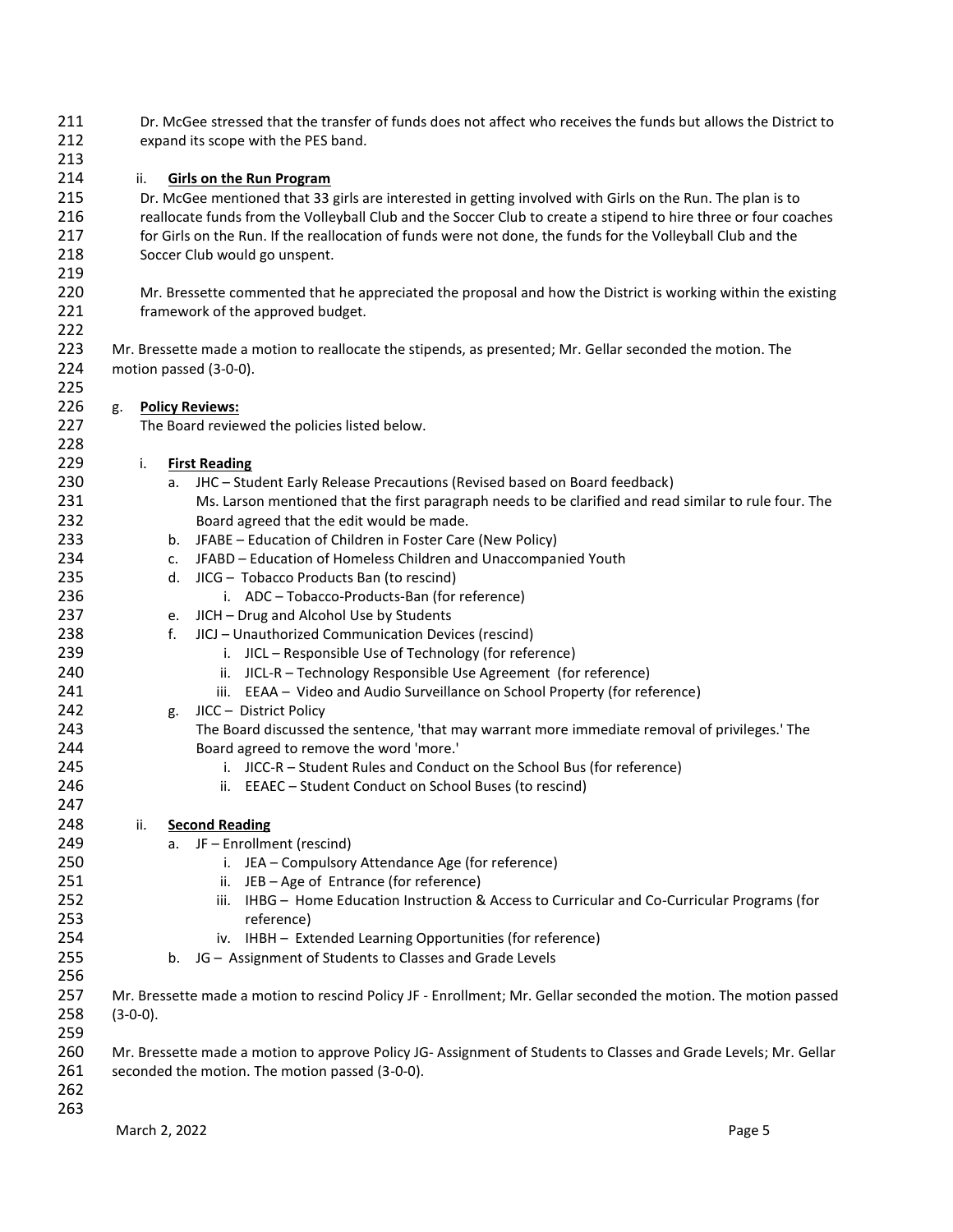| 264 | 4. | <b>Board Member Reports:</b>                                                                                   |  |
|-----|----|----------------------------------------------------------------------------------------------------------------|--|
| 265 |    | Mr. Bressette - Mr. Bressette stated that this was possibly his last School Board meeting, and he noted how    |  |
| 266 |    | much he appreciated being part of the Board for the past three years. Mr. Bressette commented how Bill         |  |
| 267 |    | McDevitt mentioned at a Deliberative Session, 'no matter what, it is not about the individual. We cannot do    |  |
| 268 |    | anything individually as Board Members; you have to be able to count to three.' Mr. McDevitt's second          |  |
| 269 |    | reminder was, 'Always continue in respectful discourse.'                                                       |  |
| 270 |    |                                                                                                                |  |
| 271 |    | The Board thanked Mr. Bressette for his comments and wished him the best in the upcoming election.             |  |
| 272 |    |                                                                                                                |  |
| 273 | 5. | Housekeeping:                                                                                                  |  |
| 274 | a. | <b>Adoption of Minutes</b>                                                                                     |  |
| 275 |    | February 16, 2022 - Draft Public Minutes<br>i.                                                                 |  |
| 276 |    |                                                                                                                |  |
| 277 |    | Mr. Bressette made a motion to approve the Pelham School Board Public Minutes from February 16, 2022; Mr.      |  |
| 278 |    | Gellar seconded the motion. The motion passed (3-0-0).                                                         |  |
| 279 |    |                                                                                                                |  |
| 280 |    | ii.                                                                                                            |  |
|     |    | February 16, 2022 - Draft Non-Public Minutes                                                                   |  |
| 281 |    |                                                                                                                |  |
| 282 |    | Mr. Bressette made a motion to approve the Pelham School Board Non-Public Minutes from February 16, 2022;      |  |
| 283 |    | Mr. Gellar seconded the motion. The motion passed (3-0-0).                                                     |  |
| 284 |    |                                                                                                                |  |
| 285 | b. | <b>Vendor and Payroll Manifests</b>                                                                            |  |
| 286 |    | i. 218<br>\$567,658.90                                                                                         |  |
| 287 |    | ii. PAY218P<br>\$21,885.45                                                                                     |  |
| 288 |    | iii. BFPMS12<br>\$330,248.69                                                                                   |  |
| 289 |    | iv. AP030222<br>\$686,197.38                                                                                   |  |
| 290 |    |                                                                                                                |  |
| 291 |    | Mr. Bressette asked if it is typical for the zeroes to be entered in the middle of the first page. Ms. Mahoney |  |
| 292 |    | mentioned that this had to do with when an employee elects to make a 403(b) contribution or retirement         |  |
| 293 |    | investment, and they wind up with a zero amount for their check. She added that this could also be additional  |  |
| 294 |    | taxes or deductions that the employee has selected. Ms. Mahoney stressed that her response was in general and  |  |
| 295 |    | not specific to any one individual.                                                                            |  |
| 296 |    |                                                                                                                |  |
| 297 |    | Mr. Bressette made a motion to approve the Vendor and Payroll Manifests, as presented; Mr. Gellar seconded the |  |
| 298 |    | motion. The motion passed (3-0-0).                                                                             |  |
| 299 |    |                                                                                                                |  |
| 300 | c. | <b>Correspondence &amp; Information</b>                                                                        |  |
| 301 |    | i. None                                                                                                        |  |
| 302 |    |                                                                                                                |  |
| 303 | d. | <b>Enrollment Report</b>                                                                                       |  |
| 304 |    | March 1, 2022, Enrollment Report - Dr. McGee mentioned that the District has been plus four students<br>i.     |  |
| 305 |    | since February 1, 2022.                                                                                        |  |
| 306 |    |                                                                                                                |  |
| 307 | е. | <b>Staffing Updates</b>                                                                                        |  |
| 308 |    | i.<br>Leaves:                                                                                                  |  |
| 309 |    | None<br>а. -                                                                                                   |  |
| 310 |    |                                                                                                                |  |
| 311 |    | <b>Resignations:</b><br>ii.                                                                                    |  |
| 312 |    | Daniel Buchner<br><b>PHS</b><br>Music Teacher<br>а.                                                            |  |
| 313 |    |                                                                                                                |  |
| 314 |    | <b>Nominations:</b><br>iii.                                                                                    |  |
| 315 |    | None<br>а.                                                                                                     |  |
| 316 |    |                                                                                                                |  |
|     |    | March 2, 2022<br>Page 6                                                                                        |  |
|     |    |                                                                                                                |  |